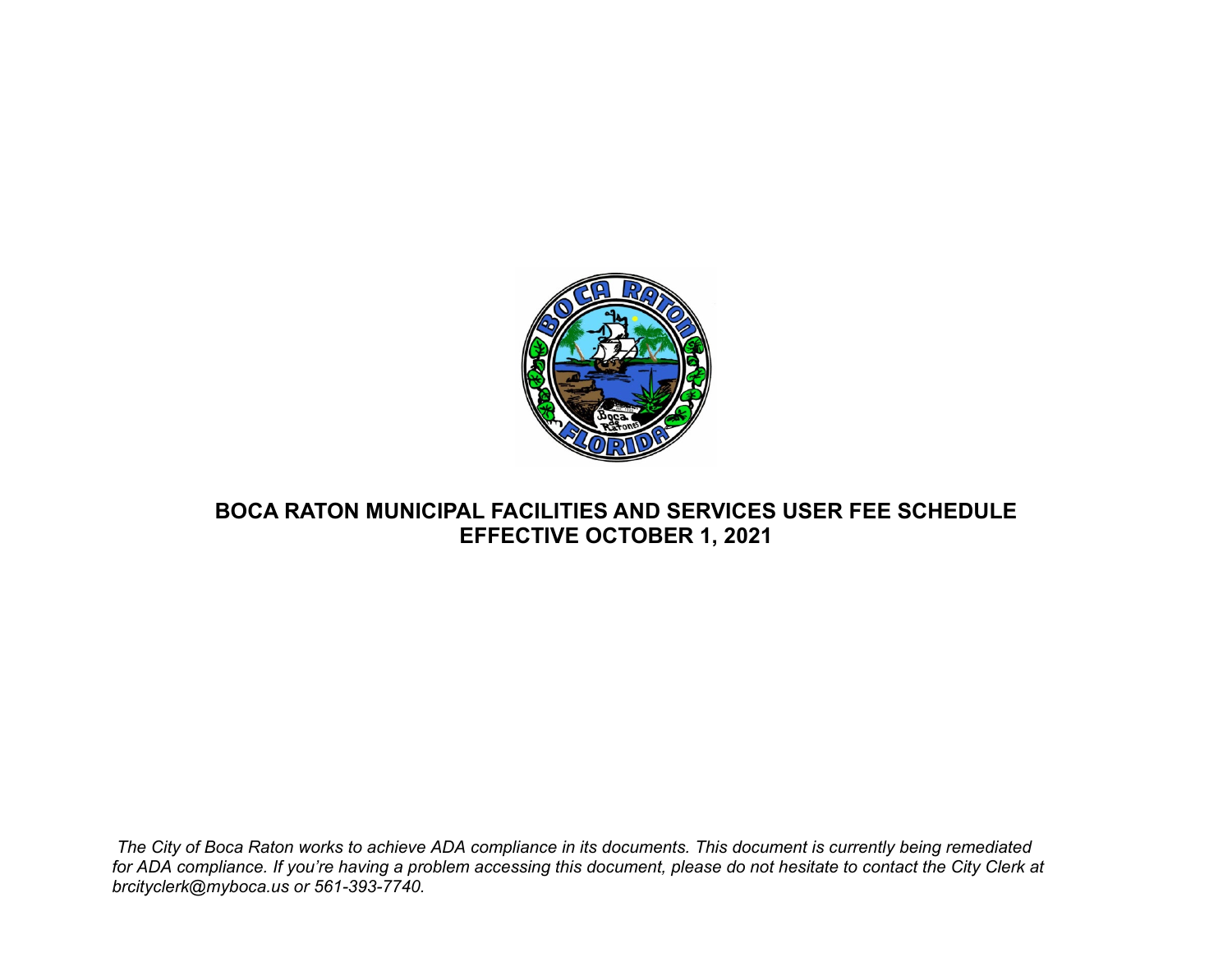# **TABLE OF CONTENTS**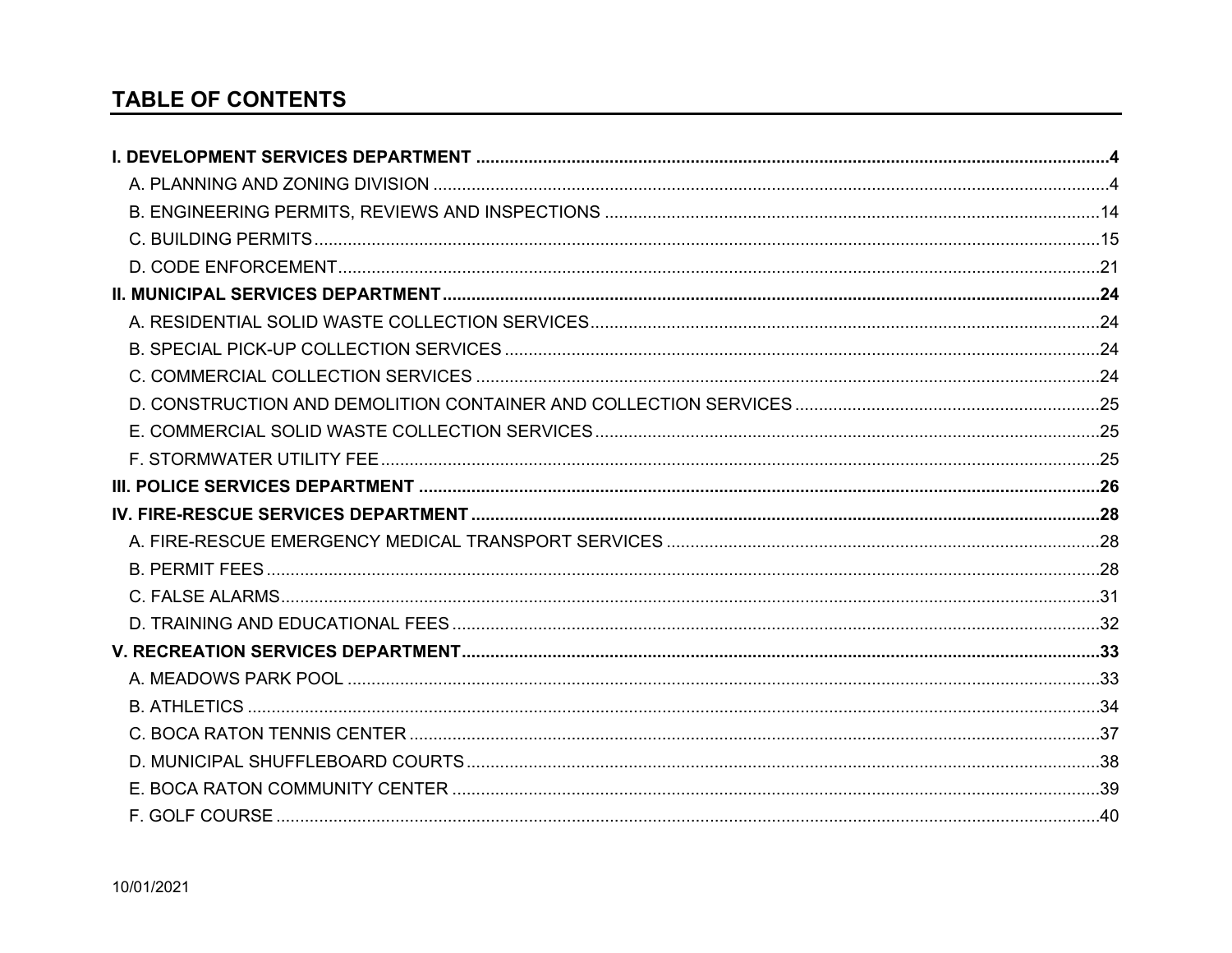# **TABLE OF CONTENTS**

| E. WATER/RECLAIMED WATER SERVICE REQUIRED DEPOSITS AND INSTALLATION CHARGES 70 |  |
|--------------------------------------------------------------------------------|--|
|                                                                                |  |
|                                                                                |  |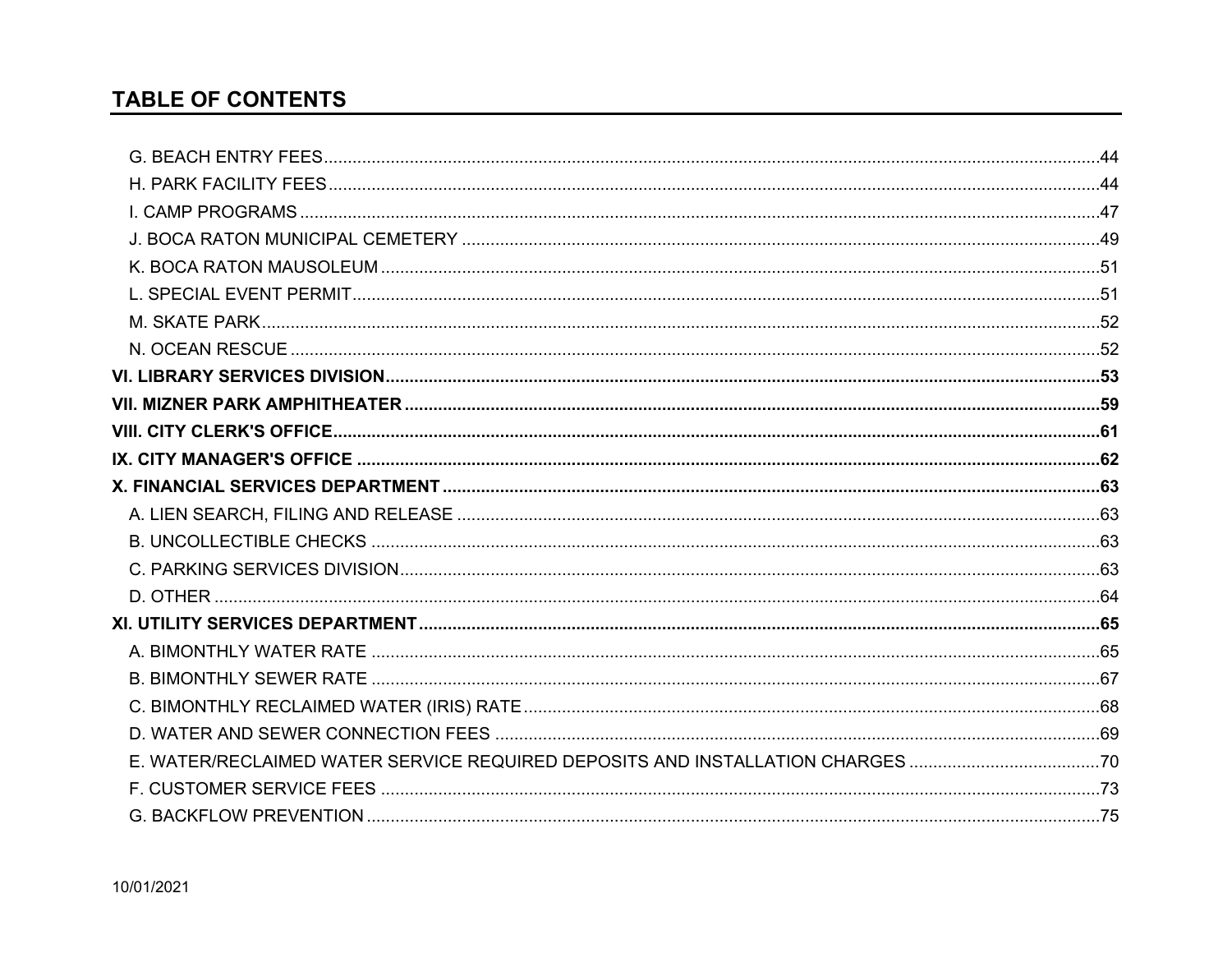## **TABLE OF CONTENTS**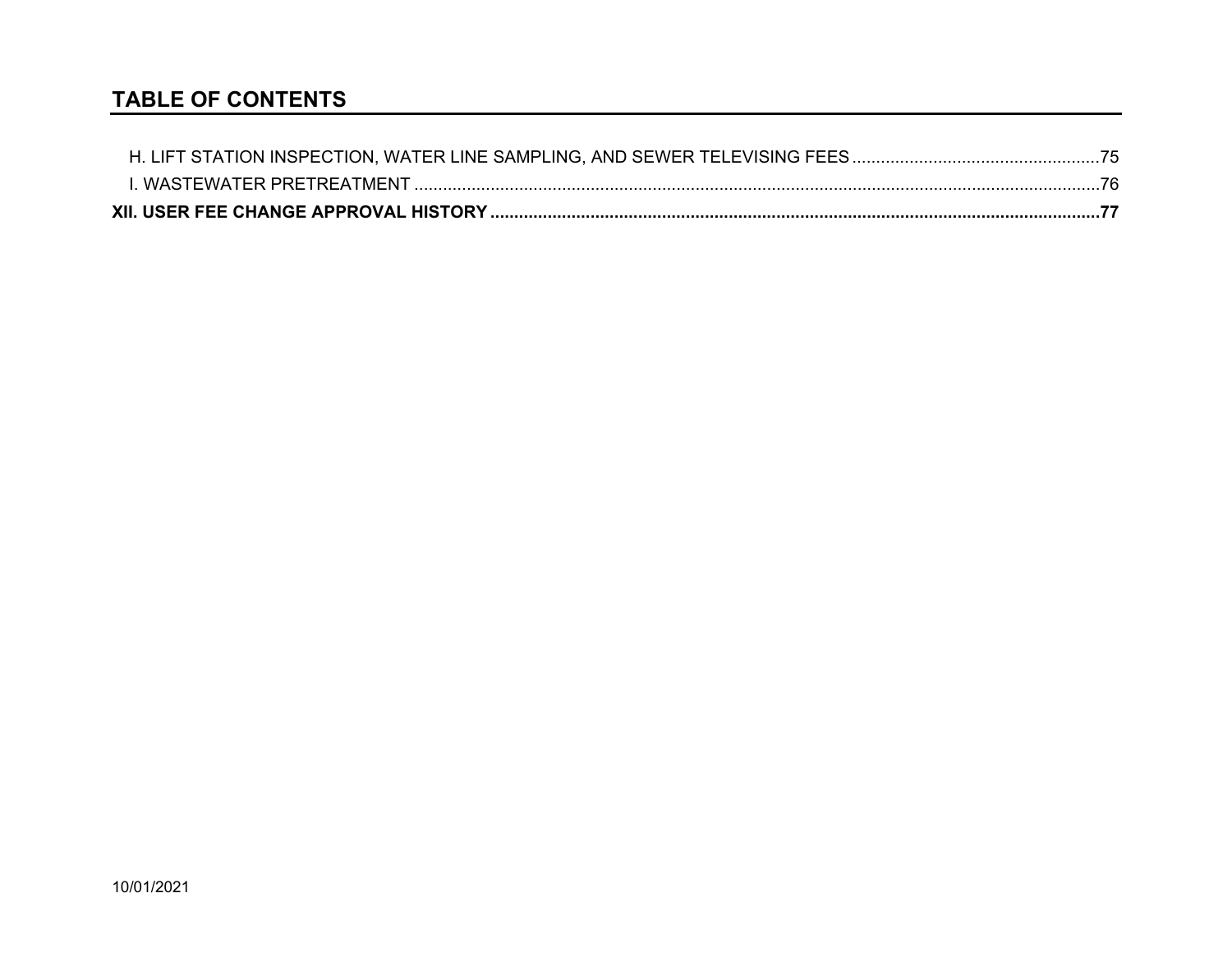## <span id="page-4-0"></span>**I. DEVELOPMENT SERVICES DEPARTMENT**

Note: A non-refundable convenience fee of up to 2.0% of the transaction amount may be imposed upon the person making a payment using a credit or debit card via one of the City's electronic payment channels. The purpose of the convenience fee is to recover the costs of accepting credit or debit card payments.

The fees listed in this section shall not apply to applications initiated by the City Council, any City board, the City Manager or the City Attorney.

#### <span id="page-4-1"></span>**A. PLANNING AND ZONING DIVISION**

#### **(1) Abandonments:**

|                      | (e) Resubmittal Review Fee for abandonment of rights-of-way (each additional submittal requiring re-review) ----------- 255.00 |  |
|----------------------|--------------------------------------------------------------------------------------------------------------------------------|--|
|                      | (f) Resubmittal Review Fee for abandonment of easements and non-fee interest (each additional submittal requiring re-          |  |
|                      | (g) Resubmittal Review Fee for Administrative abandonment of rights-of way (each additional submittal requiring re-review)     |  |
|                      | (h) Resubmittal Review Fee for Administrative abandonment of easements and non-fee interest (each additional submittal         |  |
| (2) Text amendments: |                                                                                                                                |  |
|                      | (Note: Amendments to Chapter 28 (Zoning Code) may only be processed pursuant to code Section 28-161)                           |  |
|                      |                                                                                                                                |  |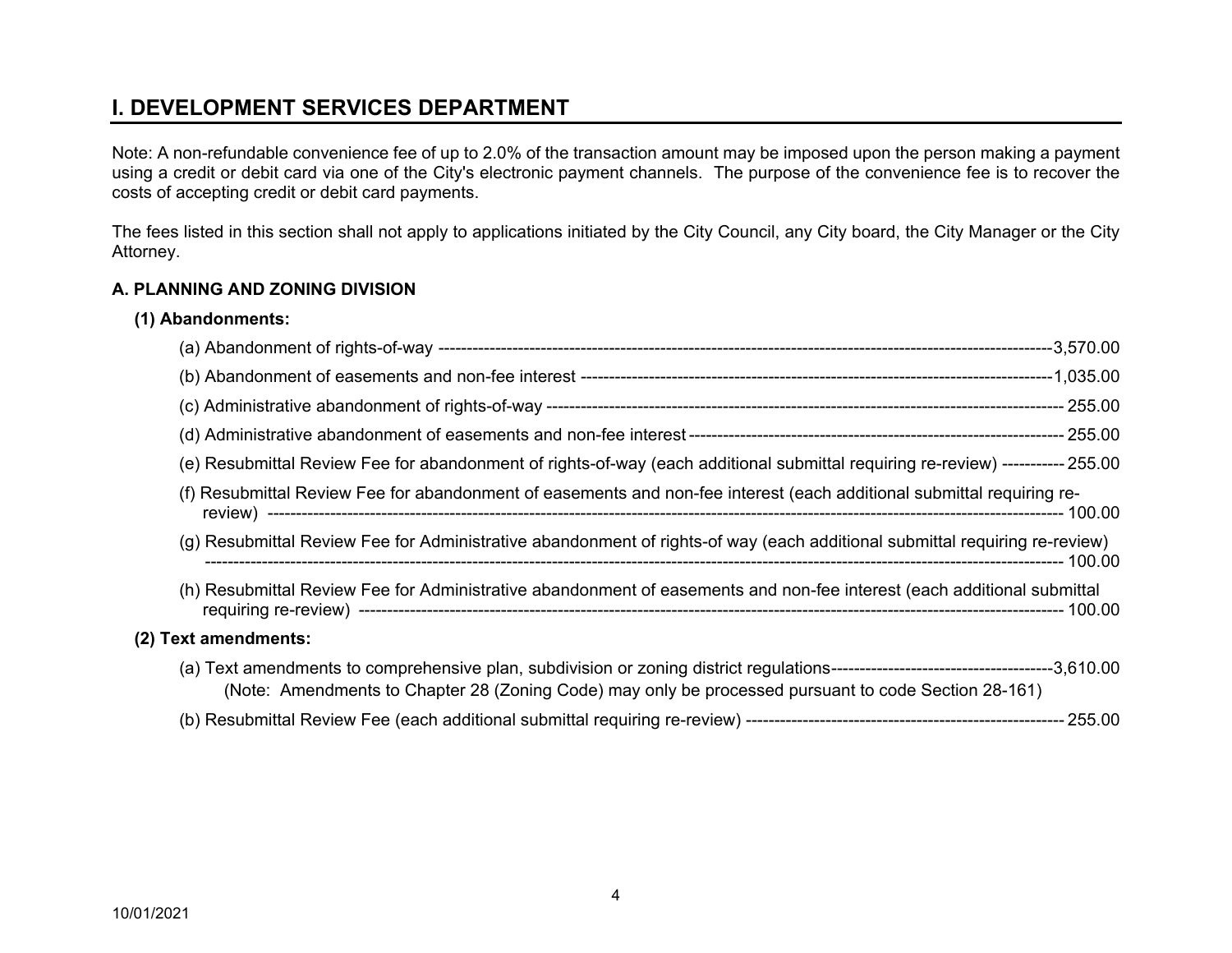### **(3) Conditional use approvals in all zoning districts:**

(a) Fee based on structure size (total square feet):

| <b>Structure Size</b> | Fee      |
|-----------------------|----------|
| 0 to 4,999            | 2,040.00 |
| 5,000 to 14,999       | 2,550.00 |
| 15,000 to 49,999      | 3,075.00 |
| 50,000 and over       | 3,500.00 |

(b) Minor modifications, modifications to conditions of approval, and/or extensions to a previous approval -------------- 2,500.00

## **(4) Planned Developments (PD) includes PUD, PID, PCD & PMD:**

(a) Master Plan:

| - | Application                        | .00<br>-500 |  |
|---|------------------------------------|-------------|--|
|   | 2. Modification to master<br>≅plan | 00<br>500   |  |

## **(5) Site plan approvals (SPA) in all zoning districts:**

(a) Site Plan fee based on structure size (total square feet):

| <b>Structure Size</b> | Fee      |
|-----------------------|----------|
| 0 to 4,999            | 1,800.00 |
| 5,000 to 14,999       | 2,375.00 |
| 15,000 and over       | 3,000.00 |

(b) Site Plan amendment involving an addition greater than 1,000 square feet:

| <b>Structure Size</b> | Fee      |
|-----------------------|----------|
| 1,000 to 4,999        | 1,800.00 |
| 5,000 to 14,999       | 2,375.00 |
| $15,000$ and over     | 3.000.00 |

- (c) Fee for site plan amendments including modifications to conditions of approval and/or an addition of up to 1,000 square feet to a previously approved site plan. ----------------------------------------------------- 1,300.00
- (d) Fee for site plan amendments/minor modifications, or modifications related to an accompanying conditional use approval with no change to site layout characteristics (including but not limited to parking layout for driveways, access, etc.). ------------------------------------------------------------------------------------------------------------------------------------------------------- 300.00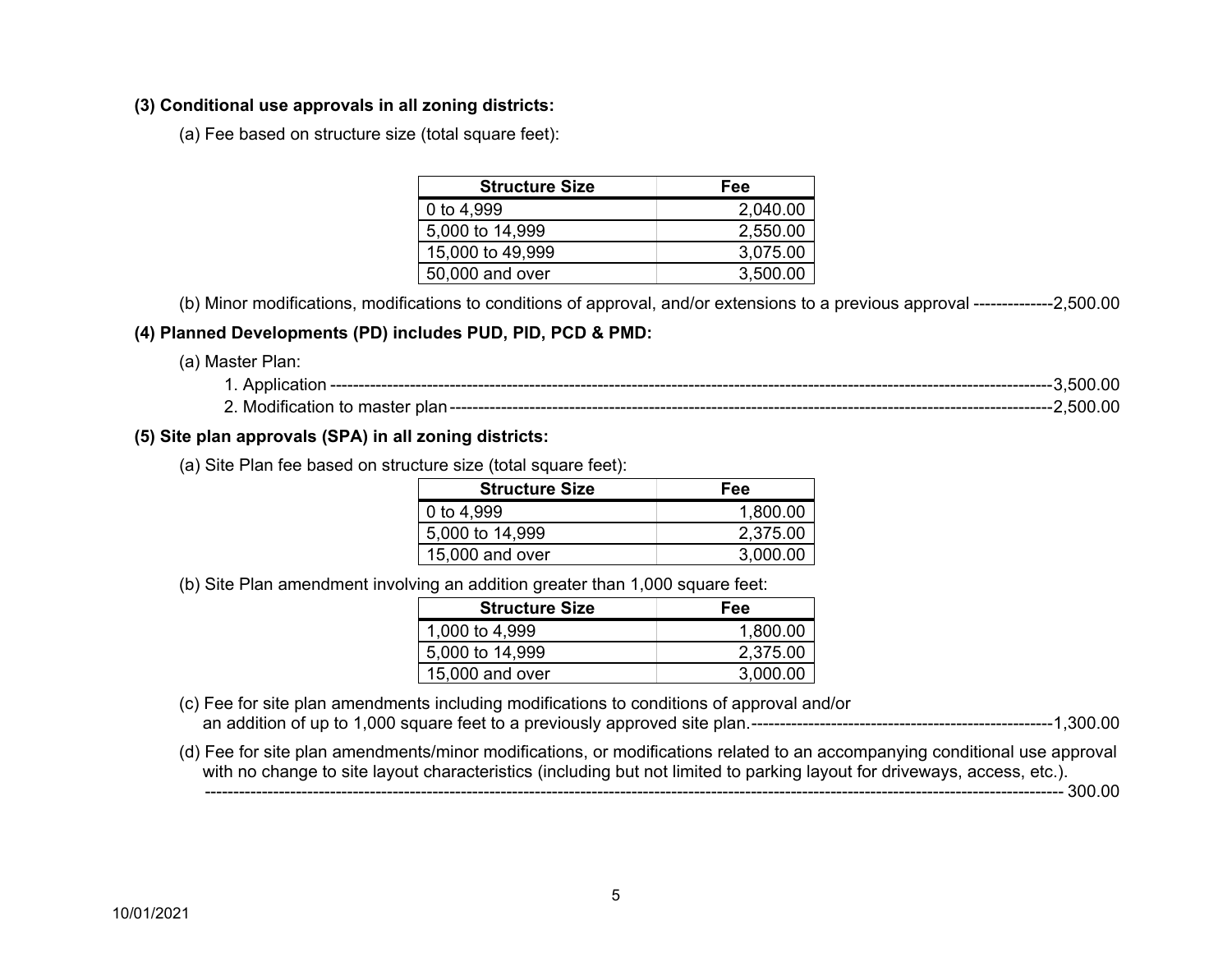(e) Appeal to City Council pursuant to Code Sections 2-264(2) and 28-56; [requires advertising; see (15)(b)2. of

this fee schedule]. ----------------------------------------------------------------------------------------------------------------------------------- 750.00

## **(6) Rezonings:**

Fee based on plot size (total square feet):

| <b>Plot Size</b> | Fee      |
|------------------|----------|
| 0 to 9,999       | 2,200.00 |
| 10,000 to 49,999 | 2,850.00 |
| 50,000 to 99,999 | 3,460.00 |
| 100,000 and over | 4,100.00 |

## **(7) Variances-Planning & Zoning Board:**

| First Class Mailing Costs as determined by notice requirements                                                      |  |
|---------------------------------------------------------------------------------------------------------------------|--|
| (b) Appeal to City Council pursuant to Code Section 28-131(7); [requires advertising; see (15)(b)2. of              |  |
|                                                                                                                     |  |
|                                                                                                                     |  |
| (8) Special cases:                                                                                                  |  |
|                                                                                                                     |  |
| 1. Appeal to Planning and Zoning Board pursuant to Code Section 28-129(5); requires advertising; see (15)(b)1. of   |  |
| (b) Comprehensive Plan future land use map or other map amendment:                                                  |  |
|                                                                                                                     |  |
|                                                                                                                     |  |
|                                                                                                                     |  |
|                                                                                                                     |  |
| (e) Sign code:                                                                                                      |  |
|                                                                                                                     |  |
| 2. Billboard Appeal Pursuant to 2004 Palm Beach County Unified Land Development Code 8.H.2.J. -------------- 250.00 |  |
|                                                                                                                     |  |
|                                                                                                                     |  |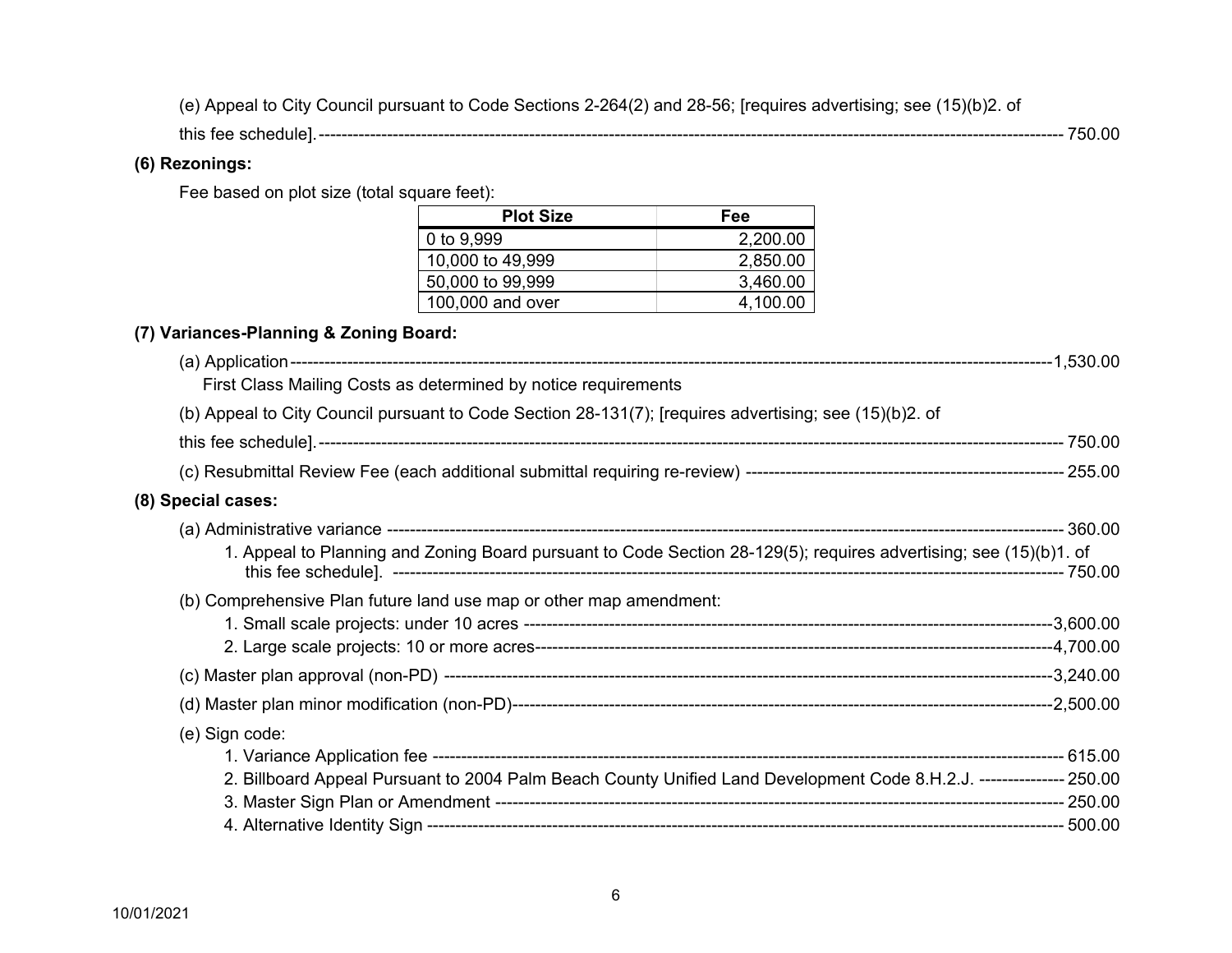| 6. Appeal of Master Sign Plan/Amendment, Alternative Identity Sign, or Architectural Sign decision to City Council<br>pursuant Code Section 24-34(e); [requires advertising; see A.(15)(b)2. of this fee schedule].-----------------------750.00                                                                                     |  |
|--------------------------------------------------------------------------------------------------------------------------------------------------------------------------------------------------------------------------------------------------------------------------------------------------------------------------------------|--|
| 7. Appeal of Sign permits to Community Appearance Board pursuant to Code Section 24-33(b).-------------------- 750.00                                                                                                                                                                                                                |  |
| (f) Coastal Construction Control Line Setback Variance (plus contracted technical and/or legal reviews at cost,                                                                                                                                                                                                                      |  |
|                                                                                                                                                                                                                                                                                                                                      |  |
|                                                                                                                                                                                                                                                                                                                                      |  |
|                                                                                                                                                                                                                                                                                                                                      |  |
|                                                                                                                                                                                                                                                                                                                                      |  |
|                                                                                                                                                                                                                                                                                                                                      |  |
|                                                                                                                                                                                                                                                                                                                                      |  |
| (m) Universal conditional (UC):<br>The fee for a universal conditional future land use map amendment and/or rezoning shall be the total of the<br>combined fees for the types of approval requested.                                                                                                                                 |  |
| (n) Universal conditional (UC) future land use map amendment and/or rezoning modification------------------------------1,175.00                                                                                                                                                                                                      |  |
|                                                                                                                                                                                                                                                                                                                                      |  |
|                                                                                                                                                                                                                                                                                                                                      |  |
|                                                                                                                                                                                                                                                                                                                                      |  |
| (9) Subdivision plat approvals:                                                                                                                                                                                                                                                                                                      |  |
| (a) Planned Developments (PUD, PID & PCD)/ PD Plats and non-PD Plats:                                                                                                                                                                                                                                                                |  |
|                                                                                                                                                                                                                                                                                                                                      |  |
|                                                                                                                                                                                                                                                                                                                                      |  |
| 3. Additional processing fee for plats:                                                                                                                                                                                                                                                                                              |  |
|                                                                                                                                                                                                                                                                                                                                      |  |
| 4. In addition to the fee determined by the above schedule, a separate check made payable to the Clerk of the Circuit<br>Court of Palm Beach County shall accompany the plat to cover the cost to the County for recording the plat. The<br>amount of the fee shall be as required by the Clerk of the Circuit of Palm Beach County. |  |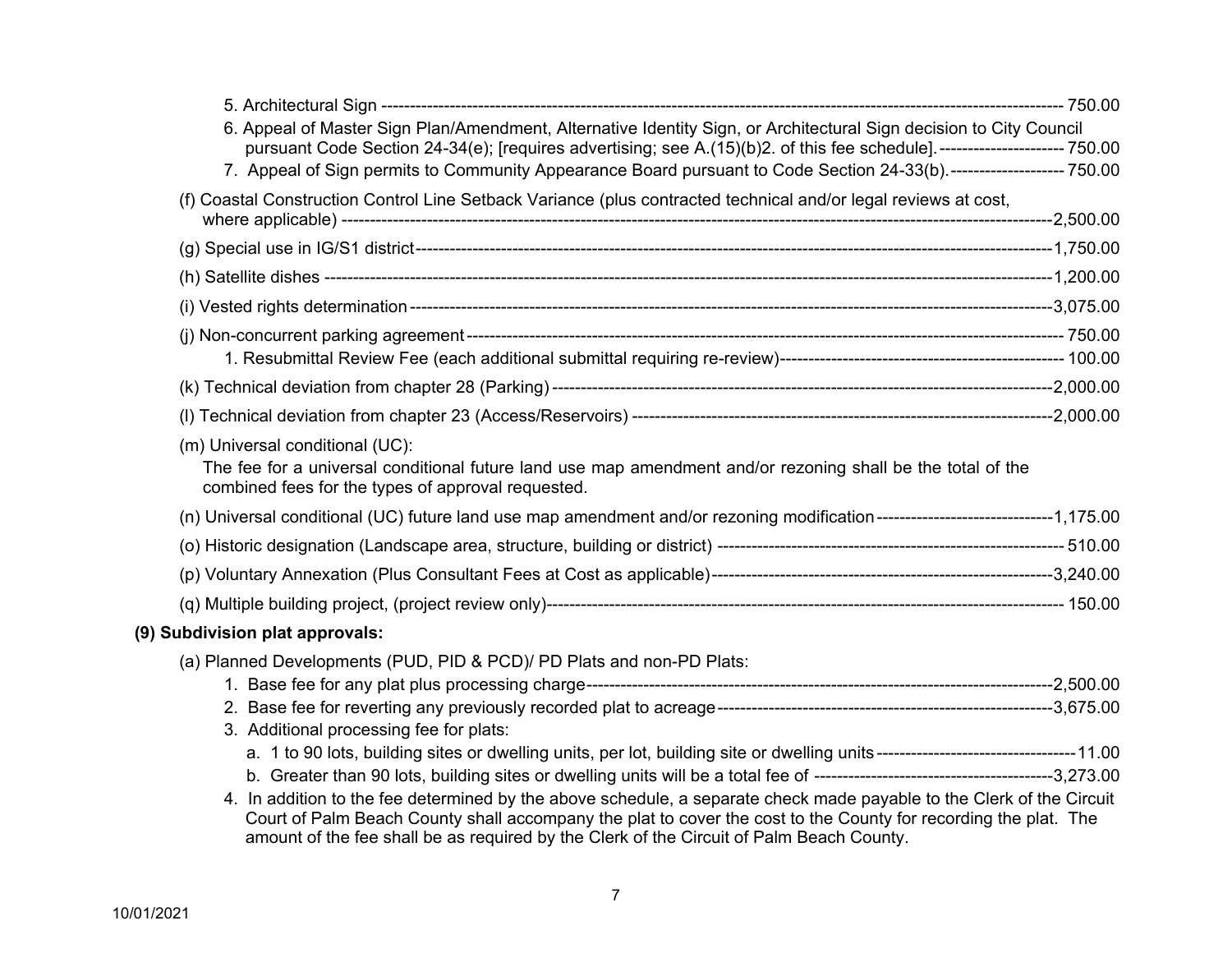| 6. Appeal of administrative subdivision or reconfiguration to Planning and Zoning Board pursuant to Section 26-31(8)                                                                                                                                      |  |
|-----------------------------------------------------------------------------------------------------------------------------------------------------------------------------------------------------------------------------------------------------------|--|
| (10) Planning Advisory Review (PAR) Compliance Resubmittal Review:                                                                                                                                                                                        |  |
| (a) Preliminary Review (initial review by Development Services-\$150.00 and Engineering-\$100.00) for all                                                                                                                                                 |  |
| (b) Preliminary Review for Planned Development (PD) and Universal Conditional Approval (UC) applications.----------- 350.00                                                                                                                               |  |
| (c) Compliance Resubmittal Review Fee (each additional submittal requiring re-review, after first Compliance Review). Fee<br>applies to Compliance applications only, not Preliminary which requires payment of total application fee<br>for each review. |  |
|                                                                                                                                                                                                                                                           |  |
|                                                                                                                                                                                                                                                           |  |
| (11) Environmental Advisory Board (EAB) fee for submittal of a project for required review by environmental<br>advisory board:                                                                                                                            |  |
|                                                                                                                                                                                                                                                           |  |
|                                                                                                                                                                                                                                                           |  |
|                                                                                                                                                                                                                                                           |  |
| (d) Appeal to City Council, pursuant to Code Section 2-178(2), Dune Management Plan Only -------------------------------- 750.00                                                                                                                          |  |
| (12) Sale of City owned property                                                                                                                                                                                                                          |  |
|                                                                                                                                                                                                                                                           |  |
| (13) Community Appearance Board                                                                                                                                                                                                                           |  |
|                                                                                                                                                                                                                                                           |  |
|                                                                                                                                                                                                                                                           |  |
|                                                                                                                                                                                                                                                           |  |
| (14) Historic Preservation Board - Certificate of Appropriateness:                                                                                                                                                                                        |  |
|                                                                                                                                                                                                                                                           |  |
|                                                                                                                                                                                                                                                           |  |
|                                                                                                                                                                                                                                                           |  |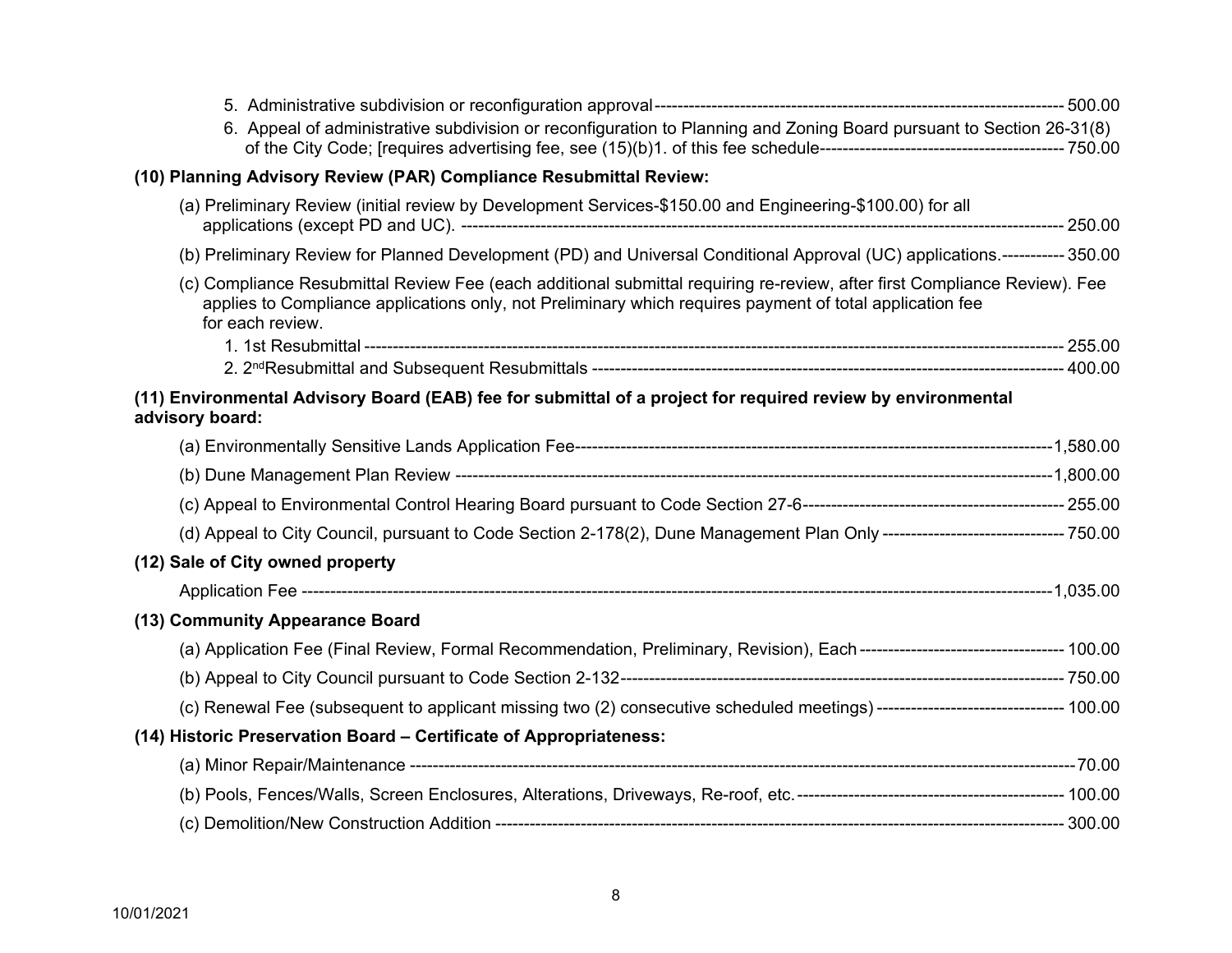(d) Appeal to City Council pursuant to Code Section 28-238(4) ------------------------------------------------------------------------ 750.00

#### **(15) Public Notice Posting & Advertising:**

(a) Administrative processing fee, per case (non-refundable) -------------------------------------------------------- 10% of total deposits (b) "Case" Advertising Fees – Minimum deposit required:

Deposits will be credited in a project account to pay for advertising publications in local newspapers and posting of public notice signage on the property. Additional deposits may be required. Any remaining balance will be refunded upon final case review by the applicable board and/or City Council or application withdrawal. Where multiple items are advertised jointly in one ad, only one deposit is required, which shall be the higher deposit amount listed for the applications submitted.

| <b>Case Description (including amendments/modifications)</b>                                      | <b>Minimum Deposit</b> |
|---------------------------------------------------------------------------------------------------|------------------------|
| 1. Appeal to Planning and Zoning Board (Administrative Variance and Administrative Subdivision)   | 2,200.00               |
| 2. Appeal to City Council:                                                                        |                        |
| a. Line Advertisement                                                                             | 800.00                 |
| b. Display Advertisement (may include map)                                                        | 2,200.00               |
| 3. Conditional Use Approval                                                                       | 3,000.00               |
| 4. Dune Management                                                                                | 2,200.00               |
| 5. Easement/Abandonment/Non-Fee Interest                                                          | 2,200.00               |
| 6. Final Plat (PD or non-PD)                                                                      | 2,200.00               |
| 7. Planned Commercial Development                                                                 | 3,000.00               |
| 8. Planned Industrial Development                                                                 | 3,000.00               |
| 9. Planned Mobility Development                                                                   | 3,000.00               |
| 10. Planned Unit Development                                                                      | 3,000.00               |
| 11. Rezoning                                                                                      | 3,000.00               |
| 12. Right-of-Way Abandonment                                                                      | 3,000.00               |
| 13. Sale of City Owned Property                                                                   | 3,000.00               |
| 14. Sign Code Variance                                                                            | 2,200.00               |
| 15. Site Plan Approval                                                                            | 2,200.00               |
| 16. Universal Conditional future land use map amendment or rezoning (City Council Approval)       | 3,000.00               |
| 17. Universal Conditional future land use map amendment or rezoning (Planning and Zoning Approval | 2,200.00               |
| Only)                                                                                             |                        |
| 18. Variances-Planning & Zoning Board                                                             | 2,200.00               |
| 19. Variances for Marine Structures- (Marine Advisory Board & Planning and Zoning Board)          | 3,000.00               |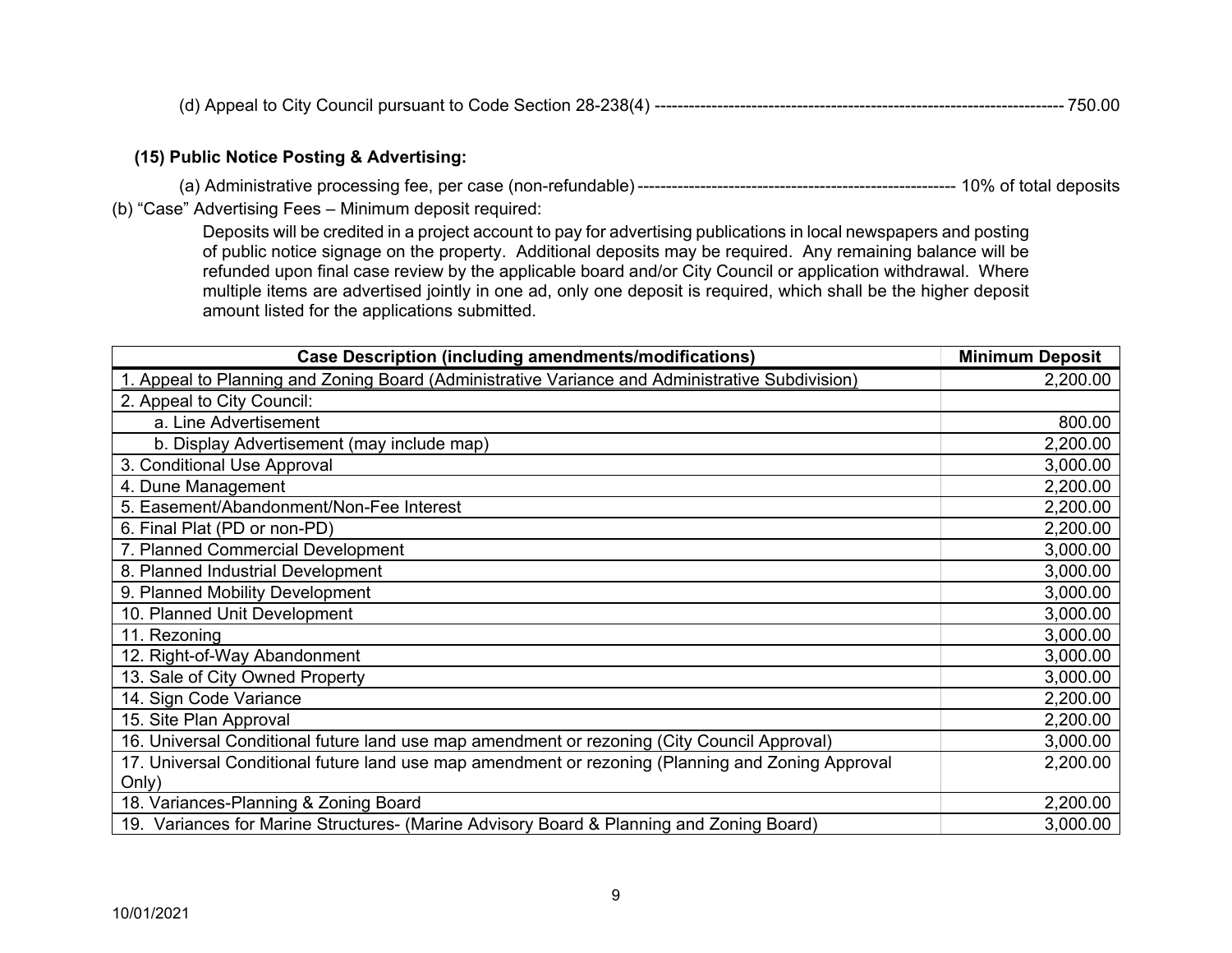(c) Special Case Advertising Fees – Minimum deposit required:

Deposits will be credited in a project account to pay for advertising publications in local newspapers and posting of public notice signage on the property. Additional deposits may be required. Any remaining balance will be refunded upon final case review by the applicable board and/or City Council or application withdrawal. Where multiple items are advertised jointly in one ad, only one deposit is required, which shall be the higher deposit amount listed for the applications submitted.

| <b>Special Case Description</b>                              | <b>Minimum Deposit</b> |
|--------------------------------------------------------------|------------------------|
| 1. Comprehensive Plan Future Land Use Map or Other Map       |                        |
| Amendment:                                                   |                        |
| a. Small Scale projects: under 10 acres                      | 2,600.00               |
| b. Large Scale projects: 10 or more acres                    | 3,700.00               |
| 2. Coastal Construction Control Line Setback Variance        | 3,000.00               |
| 3. Historic Designation                                      | 2,200.00               |
| 4. Master Plan (non-PD)                                      | 3,000.00               |
| 5. Release of Declaration of Covenants and Restrictions      | 2,200.00               |
| 6. Technical Deviation from Chapter 23                       | 2,200.00               |
| 7. Technical Deviation from Chapter 28                       | 2,200.00               |
| 8. Technical Deviation from Chapter 23 & 28                  | 2,200.00               |
| 9. Text Amendments (Comprehensive Plan or City Code) - Minor | 3,000.00               |
| or Major                                                     |                        |
| 10. Use in IG/S1                                             | 2,200.00               |
| 11. Vested Rights                                            | 2,200.00               |
| 12. Voluntary Annexation                                     | 2,200.00               |

#### **(16) Land Records Services:**

(a) Real Property Research/Report (Disposal, Acquisition, Unity of Title/Release of Unity, Subdivision Requests

|                                | - 350 00     |
|--------------------------------|--------------|
| (b) Release of Unity of Title: |              |
|                                | --95.00      |
|                                |              |
|                                | $-255.00$    |
|                                | -------95.00 |
|                                |              |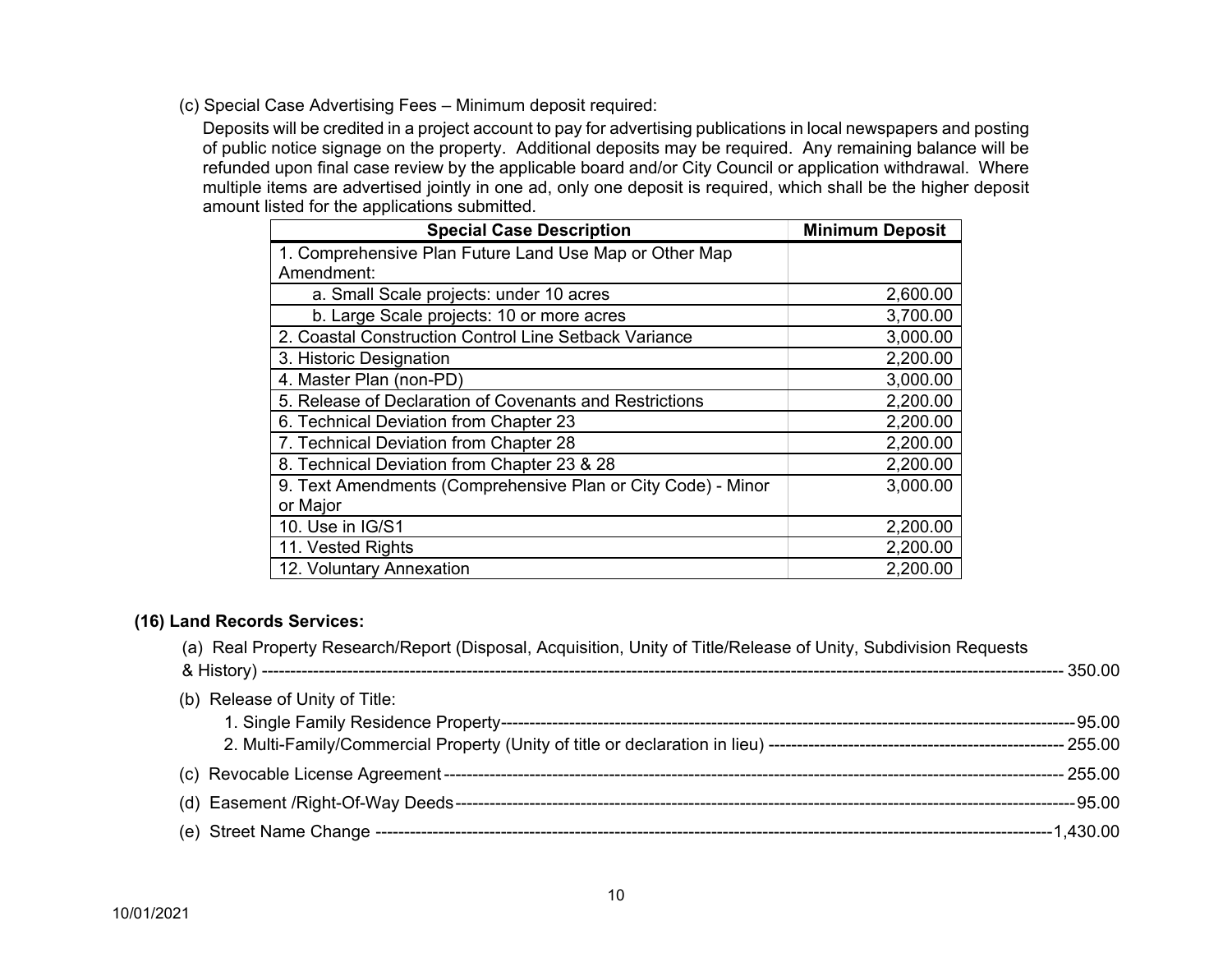| (Not applicable to changes due to errors, safety issues or new construction)                                                                                                                                                                                                                                                                                                                                                                                                                                                                                                                                                                               |  |
|------------------------------------------------------------------------------------------------------------------------------------------------------------------------------------------------------------------------------------------------------------------------------------------------------------------------------------------------------------------------------------------------------------------------------------------------------------------------------------------------------------------------------------------------------------------------------------------------------------------------------------------------------------|--|
| (g) Lien Filing and Lien Release:<br>The amount of the fee shall be \$25.00 and recording fees as required by the Clerk of the Circuit Court of Palm<br>Beach County.                                                                                                                                                                                                                                                                                                                                                                                                                                                                                      |  |
|                                                                                                                                                                                                                                                                                                                                                                                                                                                                                                                                                                                                                                                            |  |
| (i) Declaration of Unity of Control in Lieu of Unity of Title (plus recording fees if recorded by the City)----------------------- 255.00                                                                                                                                                                                                                                                                                                                                                                                                                                                                                                                  |  |
|                                                                                                                                                                                                                                                                                                                                                                                                                                                                                                                                                                                                                                                            |  |
|                                                                                                                                                                                                                                                                                                                                                                                                                                                                                                                                                                                                                                                            |  |
|                                                                                                                                                                                                                                                                                                                                                                                                                                                                                                                                                                                                                                                            |  |
| (m) Lake Maintenance Agreements: Processing a maintenance agreement for artificial lakes, ponds, or canals--------- 250.00                                                                                                                                                                                                                                                                                                                                                                                                                                                                                                                                 |  |
| (n) City Recording of Legal Instruments (in addition to the recording fees required by the Clerk of the Circuit Court of                                                                                                                                                                                                                                                                                                                                                                                                                                                                                                                                   |  |
|                                                                                                                                                                                                                                                                                                                                                                                                                                                                                                                                                                                                                                                            |  |
| (17) Other Services:                                                                                                                                                                                                                                                                                                                                                                                                                                                                                                                                                                                                                                       |  |
|                                                                                                                                                                                                                                                                                                                                                                                                                                                                                                                                                                                                                                                            |  |
| (b) Application Closure/Refunds: includes withdrawal, expiration and/or abandoned applications - refund processing fee for<br>applications requiring public hearing before Planning and Zoning Board, City Council, and/or other boards and<br>committees (non-refundable fee). If sufficient funds are not available in project account to cover this fee, no refund of<br>1. Application closure prior to advertising, posting or public notice--50% refund of application fees less<br>refund processing fee; 100% refund of advertising deposit.<br>2. Application closure after advertising, posting or public notice--10% refund of application fees |  |
| less refund processing fee; refund of advertising deposit balance.                                                                                                                                                                                                                                                                                                                                                                                                                                                                                                                                                                                         |  |
| 3. Application closure after hearing--0% refund of fees; refund of advertising deposit balance.                                                                                                                                                                                                                                                                                                                                                                                                                                                                                                                                                            |  |
| 4. A determination that an application is not needed or required after submittal may warrant 100% refund<br>of fees; this applies to all application types, including technical deviations.                                                                                                                                                                                                                                                                                                                                                                                                                                                                |  |
|                                                                                                                                                                                                                                                                                                                                                                                                                                                                                                                                                                                                                                                            |  |
|                                                                                                                                                                                                                                                                                                                                                                                                                                                                                                                                                                                                                                                            |  |
|                                                                                                                                                                                                                                                                                                                                                                                                                                                                                                                                                                                                                                                            |  |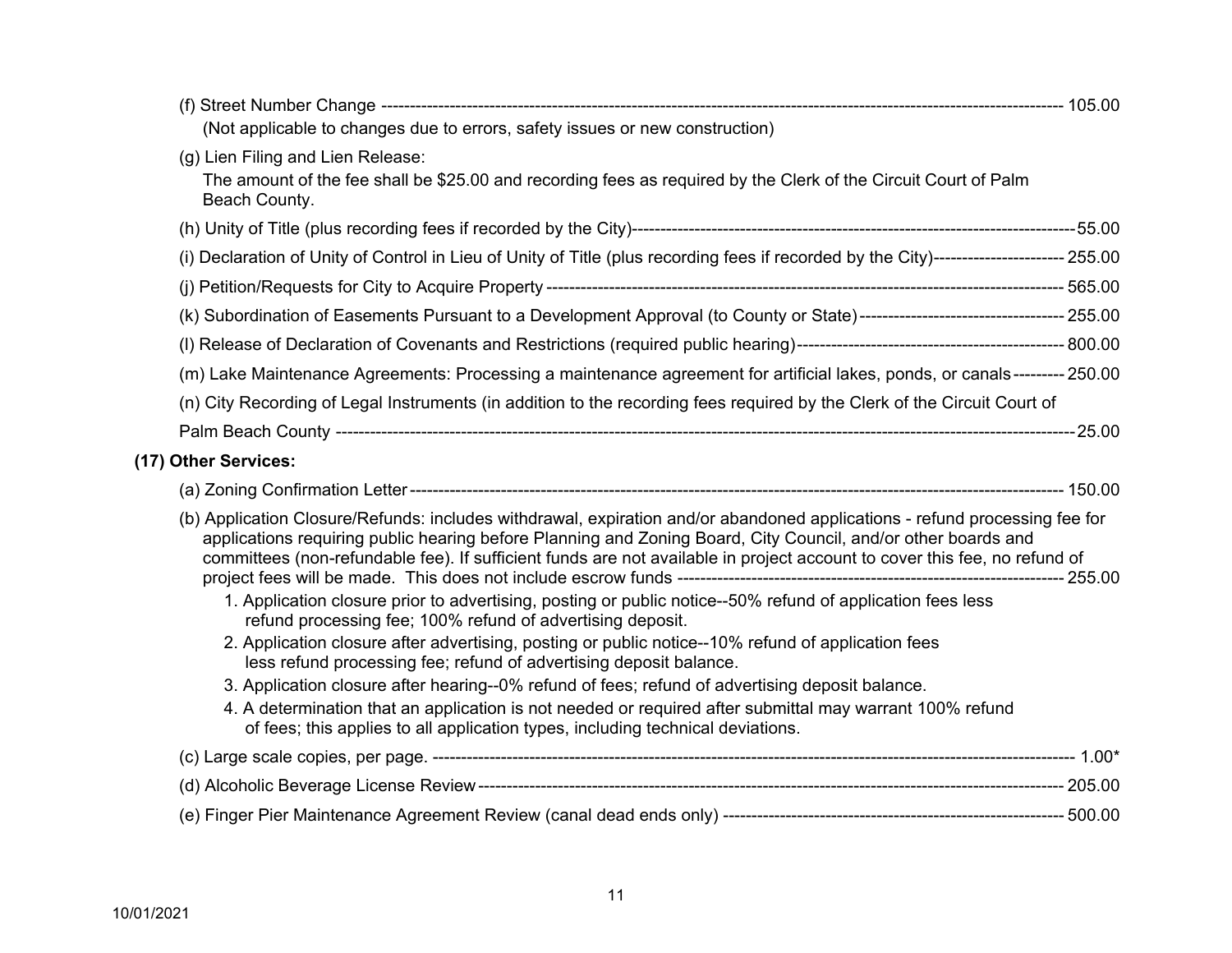| (f) Planning and Zoning Property Status/ Report (Status of Planning and Zoning actions on site) per location.<br>[Does not constitute an official "lien" search; for "Lien Search", see Section X.A.(1). Does not include<br>Building Permits and Code Violations; if Building Permits and Code Compliance report desired, see<br>section I.D(9)]. Additional charges may apply for related copies and extensive employee time. --------------------------- 250.00 |  |
|--------------------------------------------------------------------------------------------------------------------------------------------------------------------------------------------------------------------------------------------------------------------------------------------------------------------------------------------------------------------------------------------------------------------------------------------------------------------|--|
|                                                                                                                                                                                                                                                                                                                                                                                                                                                                    |  |
|                                                                                                                                                                                                                                                                                                                                                                                                                                                                    |  |
| (i) EPZB Service Fees:                                                                                                                                                                                                                                                                                                                                                                                                                                             |  |
| (j) Request for deadline extension to development orders granted pursuant to the Laws of Florida and/or                                                                                                                                                                                                                                                                                                                                                            |  |
| (k) Review of LIRP Zoning 33% allocations of professional office plans and studies pursuant to Code<br>* A special service charge may be due pursuant to Florida Statute § 119.07.                                                                                                                                                                                                                                                                                 |  |
|                                                                                                                                                                                                                                                                                                                                                                                                                                                                    |  |

## **(18) Matters not specifically listed in this subsection:**

For matters not specifically listed in this subsection, the fee for the matter most similar to the pending petition shall apply.

#### **(19) Public Notice Mailing Costs:**

Payments will be credited in a project account to pay for related to public notice mailings required in the processing of an application set forth in subsection I.A. herein. Additional payments may be required. Related public notice mailing postage shall be paid at time of application submittal or as determined by staff. All payments must be paid prior to any notice being processed.

| Map<br>(a)<br>adius. | .00 |
|----------------------|-----|
|----------------------|-----|

(b) Mailing Labels generated from radius map (30 labels/page), per page ------------------------------------------------------------ 0.50\*

(c) First class mailing postage costs as determined by number of notices

\* A special service charge may be due pursuant to Florida Statute § 119.07.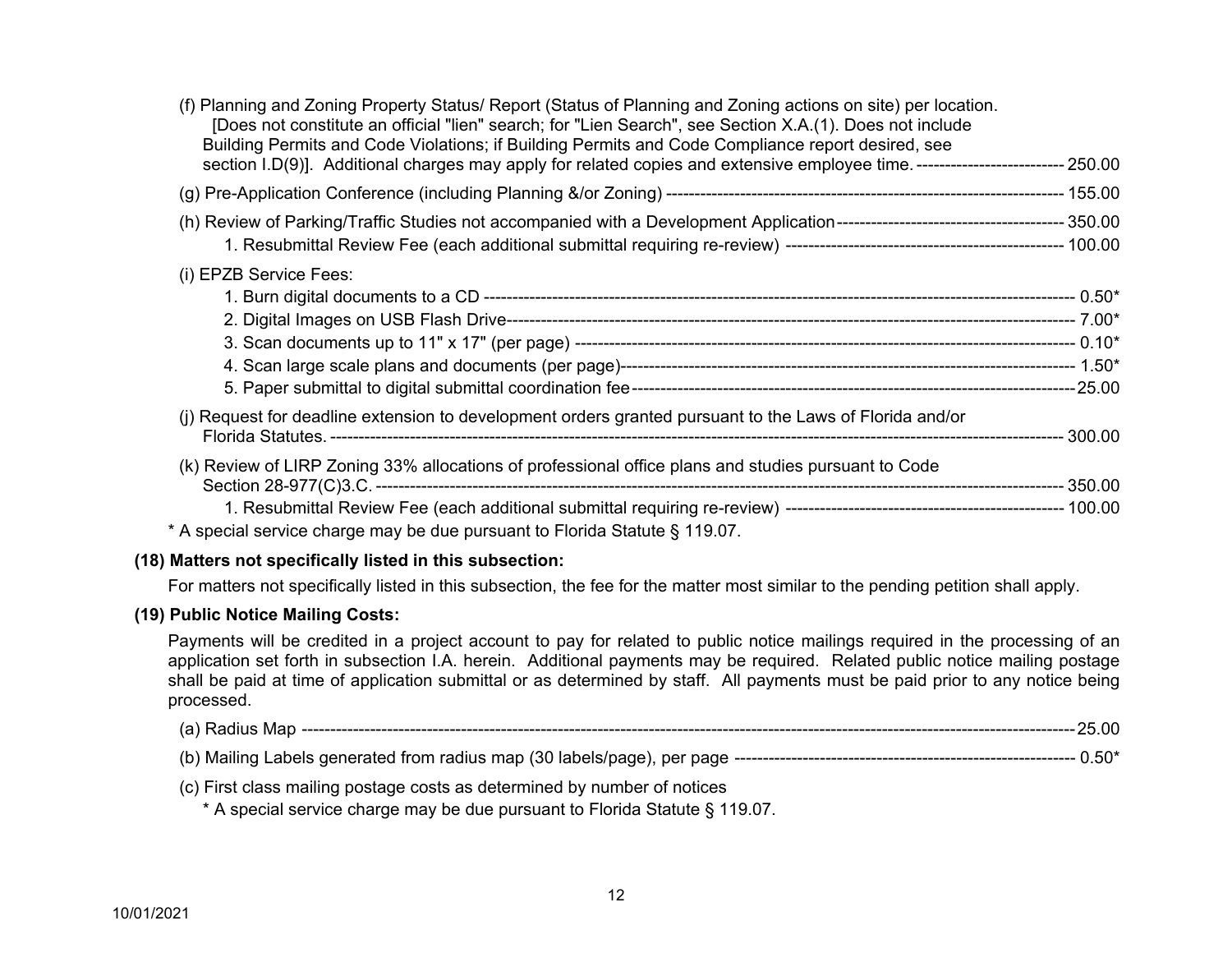#### **(20) Cost Recovery Fees – Land Development Reviews:**

(a) Administrative Processing Fee -------------------------------------------------------------------------------------------- 5% of initial deposit

(b) Initial Deposit and Minimum Balance:

|                                     |                        | <b>Minimum</b>         |
|-------------------------------------|------------------------|------------------------|
| <b>Size of Project</b>              | <b>Initial Deposit</b> | <b>Account Balance</b> |
| Less than 5.0 acres                 | 5,000.00               | 1,000.00               |
| 5.0 acres and less than 10.0 acres  | 8,000.00               | 1,600.00               |
| 10.0 acres and less than 25.0       | 11,000.00              | 2,200.00               |
| 25.0 acres and less than 50.0 acres | 15,000.00              | 3,000.00               |
| 50.00 acres and over                | 23,000.00              | 4,600.00               |

Funds will be deposited in a project account to pay for outside professional services provided. Supplemental deposits may be required when additional work is authorized by the City or account balance falls below the minimum balance indicated above.

### **(21) Wireless Communications Facilities:**

| (Includes zoning review and approval, site plan review and approval, preliminary CAB review and basic<br>engineering analysis.)                     |  |
|-----------------------------------------------------------------------------------------------------------------------------------------------------|--|
|                                                                                                                                                     |  |
| (Includes zoning review and approval, site plan review and approval where applicable, preliminary CAB review<br>and basic engineering analysis.)    |  |
| (c) Mailing costs for public hearing (1,000-foot radius of Site) (Determined by production and postage charges,<br>and number of required notices.) |  |
|                                                                                                                                                     |  |
|                                                                                                                                                     |  |
|                                                                                                                                                     |  |
|                                                                                                                                                     |  |
|                                                                                                                                                     |  |
|                                                                                                                                                     |  |
|                                                                                                                                                     |  |